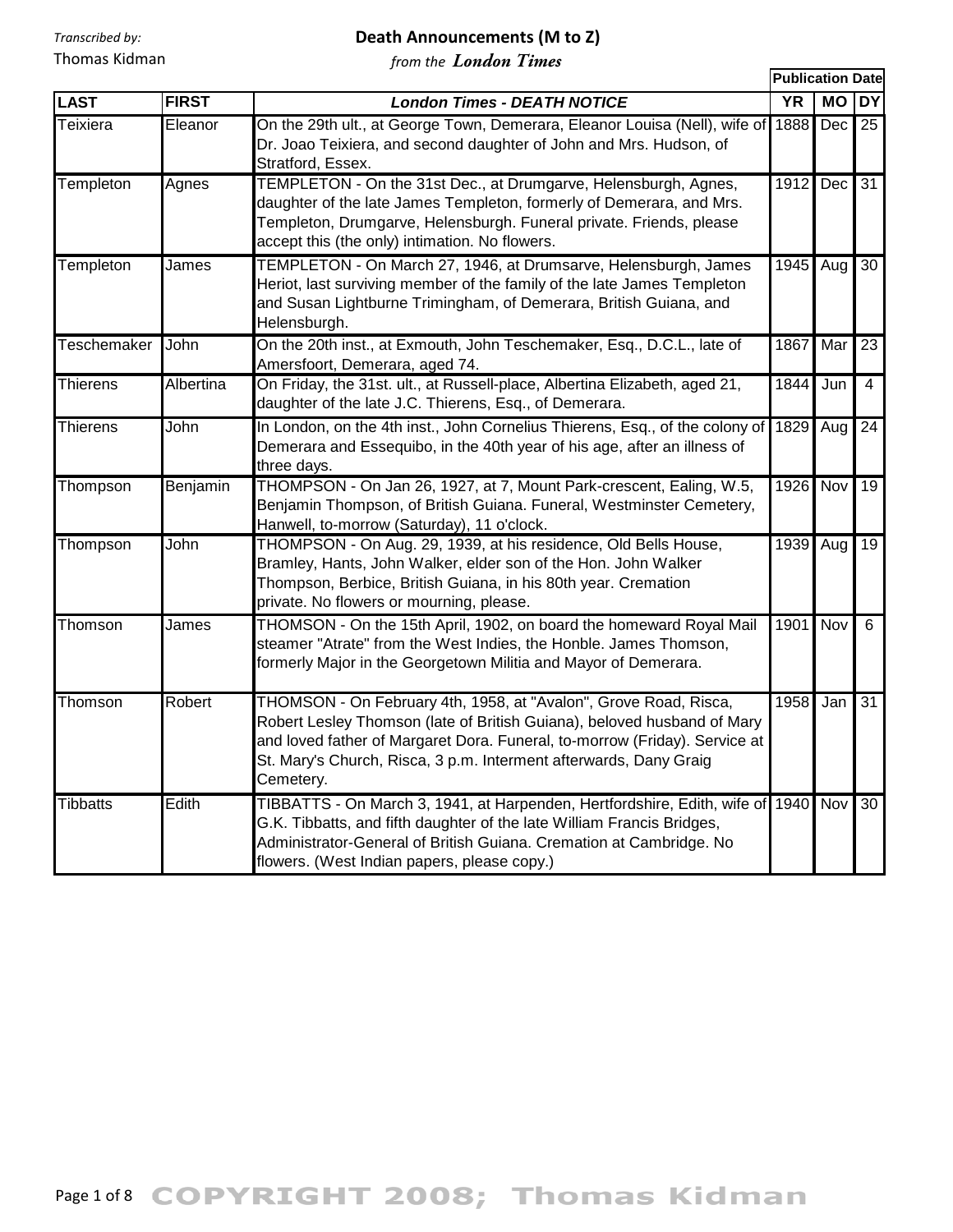#### **Death Announcements (M to Z)**

**Publication Date**

| <b>LAST</b> | <b>FIRST</b> | <b>London Times - DEATH NOTICE</b>                                                                                                                                                                                                                                                                                                                                                                                                                                                                                                                                                                                                                                                                                                                                                                                                                                                                                                                                                                                                                                                                                                                                                                                                                                                                                                                                                                                                                                                                                         | <b>YR</b> | MO DY      |                |
|-------------|--------------|----------------------------------------------------------------------------------------------------------------------------------------------------------------------------------------------------------------------------------------------------------------------------------------------------------------------------------------------------------------------------------------------------------------------------------------------------------------------------------------------------------------------------------------------------------------------------------------------------------------------------------------------------------------------------------------------------------------------------------------------------------------------------------------------------------------------------------------------------------------------------------------------------------------------------------------------------------------------------------------------------------------------------------------------------------------------------------------------------------------------------------------------------------------------------------------------------------------------------------------------------------------------------------------------------------------------------------------------------------------------------------------------------------------------------------------------------------------------------------------------------------------------------|-----------|------------|----------------|
| Tine        | John         | Mr. John Abraham Tine, of Daresbury Hall, Warrington, Unionist M.P. for<br>the Wavertree Dividion of Liverpool from 1924 to 1931, died suddenly on<br>Friday at the Palatine Club, Liverpool, at the age of 56. He was partner in<br>the sugar firm of Sandbach, Tinne, and Co., Liverpool, and a director of<br>their sibsidiary companies in Montral and Trinidad; he was also a partner<br>in Sandbach, Parker, and Co., Demerara, and a director of the Demerara<br>Company, Limited. Born on November 27, 1877, the second son of the<br>late Mr. J.E. Tinne, of Aigburth, Liverpool, he was educated at Eton, where<br>he was in Mr. C.H. Everard's house, and Mr. C. Lowry was his tutor, and<br>at University College, Oxford, where he graduated in 1900. He rowed in<br>the Eton Eights, 1895-96, which won the Ladies' Plate and in the Leander<br>crew of 1898 which won the Grand Challenge Cip. Tinne came of a family<br>closely and long connected with the merchant trade, and was chairman of<br>the West India Association of Liverpool, and was its representative on the                                                                                                                                                                                                                                                                                                                                                                                                                              | 1933      | $Sep$ 25   |                |
|             |              | Council of British Empire Producers' Otganization, London. He was also<br>chairman, and one of its foundation subscribers, of the Liverpool Citizens'<br>Institute Association and the Merseyside Hostel at Hoylake; hon treasurer<br>of the Liverpool School of Tropical Medicine and the Blue Coat hospital; a<br>member of the governing body of the Royal Southern Hospital; trustee of<br>the Sailors' Home, a director of Liverpool Gas Company; and a J.P. for                                                                                                                                                                                                                                                                                                                                                                                                                                                                                                                                                                                                                                                                                                                                                                                                                                                                                                                                                                                                                                                      |           |            |                |
| Tinne       | John         | The death occurred at Liverpool yesterday of Mr. John Ernest Tinne, father<br>of Mr. J.A. Tinne, one of the Parliamentary representatives of the<br>city. Born in 1844, Mr. Tinne, who was the son of Mr. john A. Tinne, of<br>Demerara, was educated at Eton, where he was in Mr. F.E. durnford.,<br>house. He will always be remembered as having been the first editor of<br>the Eton college Chronicle in 1863, and when he went up to University<br>College, Oxford, where he obtained classical honours, he started the<br>Oxford Undergraduate's Journal. His brother, the late Mr. James C. Tinne,<br>rowed in the victorious Oxford crews of 1867-8-9, and against the Harvard<br>four in 1869. His aunt, Miss Alexine Tinne, who was murdered by the<br>Tuaregs near Tripoli in Barbary in 1869, was known for her African<br>explorations. Mr. Tinne's family and business have been connected with<br>British Guiana for more than a century. In 1873 he went to Demerara and<br>joined the firm of Sandbach, Parker, and co., and in 1876 entered the<br>Liverpool house of Sandbach, Tinne, and Co., of which he became senior<br>partner. On of his partners, Mr. william Russell, who died in 1868, was the<br>most successful planter of his day and was widely known in the West<br>Indies as the "Sugar King". Mr. Tinne was a member of the British Guiana<br>Counrt of Policy in 1878-9 and again in 1889, was first Chairman of the<br>Botanic Gardens and of the Chamber of commerce in Georgetown, | 1925      | <b>Dec</b> | $\overline{4}$ |
| Townsend    | George       | On the 22d May, at Demerara, aged 47, Mr. George Penton Townsend, of<br>Berbice, British Guiana, younger brother of M. Henry H. Townsend,<br>Secretary to the Bristol United Gas Light Company.                                                                                                                                                                                                                                                                                                                                                                                                                                                                                                                                                                                                                                                                                                                                                                                                                                                                                                                                                                                                                                                                                                                                                                                                                                                                                                                            | 1868      | Jun        | 19             |
| Troughton   | Margaret     | TROUGHTON - On the 15th inst., at Wood-vale, S.E., Margaret Pirie,<br>second daughter of the late Ellis John Troughton, of Demerara, and<br>Cranbrook, Kent, aged 77. R.I.P.                                                                                                                                                                                                                                                                                                                                                                                                                                                                                                                                                                                                                                                                                                                                                                                                                                                                                                                                                                                                                                                                                                                                                                                                                                                                                                                                               | 1917      | Jun        | 14             |
| Troughton   | Thomas       | On the 22d Aug., at Ballaigues, Vaud, Thomas Nurse Troughton, second<br>son of the late Ellis John Troughton, Esq., of Demerara, aged 72.                                                                                                                                                                                                                                                                                                                                                                                                                                                                                                                                                                                                                                                                                                                                                                                                                                                                                                                                                                                                                                                                                                                                                                                                                                                                                                                                                                                  | 1885      | Aug        | 27             |
| Trounson    | Dorothea     | TROUNSON - On Aug. 20, 1927, at Wismar, British Guiana, Dorothea,<br>beloved wife of Herbert Trounson and only daughter of the late A.J. and of<br>Mrs. Roberts, of Bedford Park, W.\$.                                                                                                                                                                                                                                                                                                                                                                                                                                                                                                                                                                                                                                                                                                                                                                                                                                                                                                                                                                                                                                                                                                                                                                                                                                                                                                                                    | 1927      | Jul        | 29             |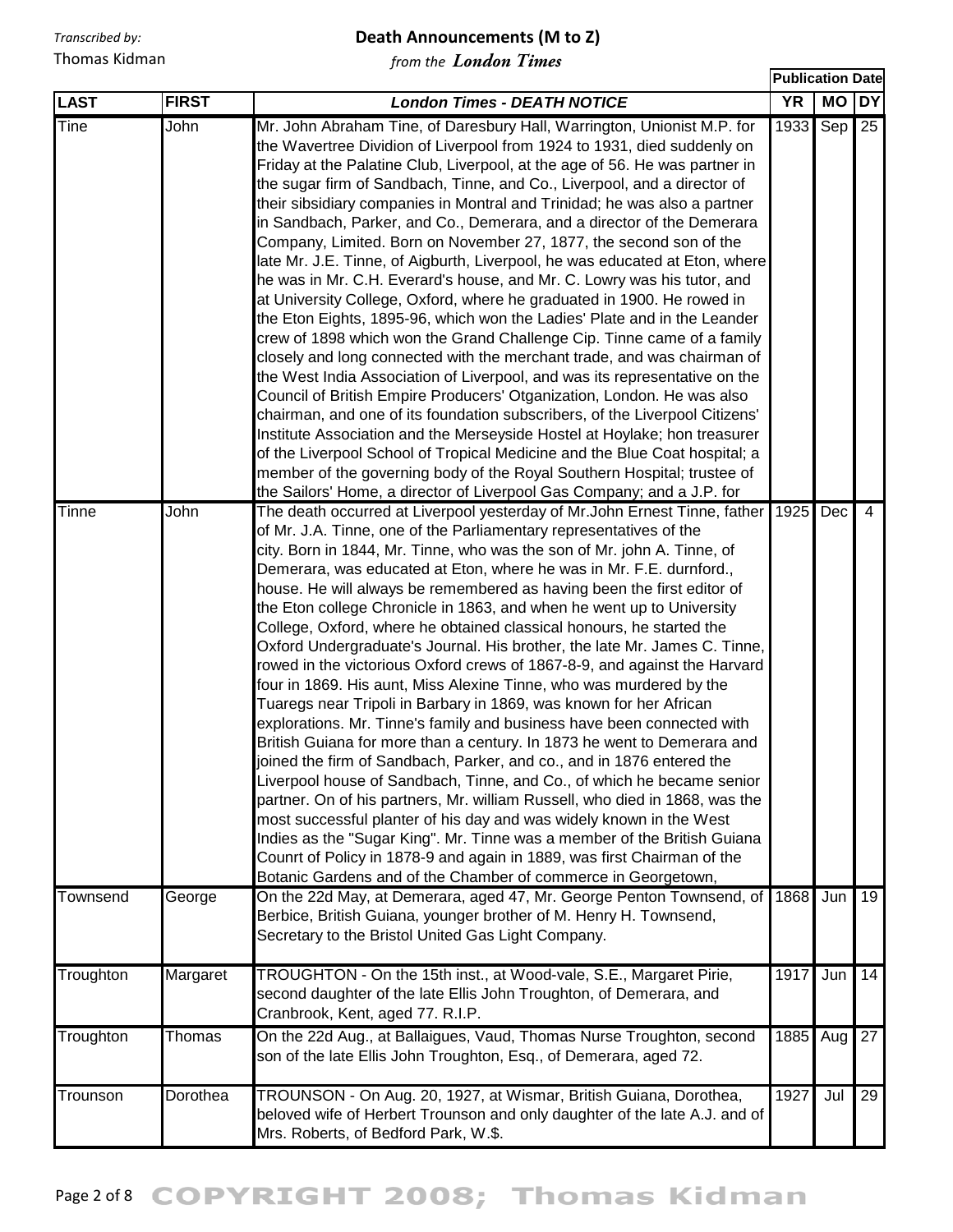### **Death Announcements (M to Z)**

|                   |                 |                                                                                                                                                                                                                                                                                                                                                                                                                                                                                                                                                                                                                                                                                                                                                                         | <b>Publication Date</b> |                  |                 |
|-------------------|-----------------|-------------------------------------------------------------------------------------------------------------------------------------------------------------------------------------------------------------------------------------------------------------------------------------------------------------------------------------------------------------------------------------------------------------------------------------------------------------------------------------------------------------------------------------------------------------------------------------------------------------------------------------------------------------------------------------------------------------------------------------------------------------------------|-------------------------|------------------|-----------------|
| <b>LAST</b>       | <b>FIRST</b>    | <b>London Times - DEATH NOTICE</b>                                                                                                                                                                                                                                                                                                                                                                                                                                                                                                                                                                                                                                                                                                                                      | <b>YR</b>               | <b>MO</b>        | <b>DY</b>       |
| <b>Tuckness</b>   | Charles         | On the 17th April, at Beoxbourne, after a residence of 30 years, Charles<br>Tuckness, formerly of Demerara, British Guiana, aged 68.                                                                                                                                                                                                                                                                                                                                                                                                                                                                                                                                                                                                                                    | 1883                    | Apr              | 24              |
| Turner            | John            | TURNER - On Sunday, 27th May, at Inveralmond, Cramond, Edinburgh,<br>John Turner, of Inveralmond, late of Demerara and of Penang. Funeral<br>from Inveralmond House to Cramond churchyard to-morrow (Wednesday)<br>at 3 p.m. Friends are requested to accept this, the only intimation. No<br>flowers.                                                                                                                                                                                                                                                                                                                                                                                                                                                                  | 1923                    | May              | $\overline{28}$ |
| Tyndall           | Anna            | On the 23d Dec., at Rockhampton, Australia, Anna Margaret, beloved wife<br>of J. de Vere Tyndall, late of Nursery Estate, Nickerie, Surinam, West<br>Indies.                                                                                                                                                                                                                                                                                                                                                                                                                                                                                                                                                                                                            | 1886                    | May              | 22              |
| Tyndall           |                 | Sarah Rose On the 22d Nov., in the colony of Surinam, Dutch Guiana, Sarah Rose<br>Tyndall, after many years of mental and bodily suffering, age 51. New<br>Zealand papers, please copy.                                                                                                                                                                                                                                                                                                                                                                                                                                                                                                                                                                                 | 1872                    | Jan              | $\overline{4}$  |
| Underwood         | Henry           | UNDERWOOD - On the 19th inst., at Cheltenham, sincerely regretted by<br>all who knew him, Henry Iles Underwood, Esq., of Glocester-place,<br>Portman-square, many years resident in the colony of Demerary.                                                                                                                                                                                                                                                                                                                                                                                                                                                                                                                                                             | 1818                    | Apr              | 22              |
| Van<br>Batenburgh | William         | On the 29th of September, at the residence of his brother-in-law, D.<br>Fraser, Esq., Crown Surveyor, Demerara, William Van Batenburgh, eldest<br>son of the late W. Cert, Esq., of Berbice, British Guiana.                                                                                                                                                                                                                                                                                                                                                                                                                                                                                                                                                            | 1855                    | Nov              | $\overline{2}$  |
| Van Rossum        | <b>Maria</b>    | On the 16th ult., in Berbice, British Guiana, of fever, Maria Theodora, aged 1845<br>3 years and a half, eldest child of John Peter and Matilda Louise Van<br>Rossum, of that colony.                                                                                                                                                                                                                                                                                                                                                                                                                                                                                                                                                                                   |                         | Oct <sub>1</sub> | $\overline{23}$ |
| Veendam           | James           | VEENDAM - On the 31st May, at Thun, Switzerland, of pneumonia, James<br>Lionel Veendam, M.D. (Leydon), Chevalier de la Légion d'Honneur, of 73,<br>Cranfield-gardens, late Government Medical Officer in British<br>Guiana. Colonial papers, please copy.                                                                                                                                                                                                                                                                                                                                                                                                                                                                                                               | 1906 May                |                  | 28              |
| Veendam           | Sarah<br>(Sedy) | On the 15th Aug., 1889, at Southampton, Sarah (Sedy), the beloved wife<br>of Dr. Veendam, of Demerara, British Guiana.                                                                                                                                                                                                                                                                                                                                                                                                                                                                                                                                                                                                                                                  | 1889                    | Aug              | $\overline{20}$ |
| von Winckler      | <b>Myles</b>    | Lieutenant Myles William von Winckler, Middlesex Regiment, who was<br>killed on August 1, was the only son of Dr. William J. von winckler,<br>M.R.C.S.(E.), of the British Guiana Government Medical Service, and of<br>Mrs. von winckler, formerly of British Guiana, and now of 16 Harts-grove,<br>Ealing-common, W.5. Born in 1893 in Demerara, where his father was<br>then district G.M.O., Lieutenant von winckler came to England in 1900 and<br>was educated at St. Paul's School and Wadham College, Oxford. He<br>passed into Sandhurst, and was eventually gazetted to the middlesex<br>Regiment, with which he was serving when he was killed. He was a fine<br>cricketer and he made many centuries for St. Paul's, where he was also<br>captain of fives. | 1917                    | Aug              | 9               |
| <b>Vyfhuis</b>    | Constance       | VYFHUIS - On March 13, 1940, at bournemouth, Constance Ruby Evelyn,<br>elder daughter of the late Victor and Mrs. Vyfhuis, of Georgetown, British<br>Guiana, aged 67 years. Cremation private. R.I.P.                                                                                                                                                                                                                                                                                                                                                                                                                                                                                                                                                                   | 1940                    | Jan              | 17              |
| Wahtab            | Elizabeth       | At 14, Glocester-terrace, Hyde-park, on the 31st ult., Elizabeth J.G.<br>Wahtab, relict of the late A.H. Wahtab, Esq., of Demerara, in the 61st year<br>of her age.                                                                                                                                                                                                                                                                                                                                                                                                                                                                                                                                                                                                     | 1851                    | Apr              | 4               |
| Wainwright        | Clarence        | WAINWRIGHT - On Oct. 25, 1932, at 23, Clarence Parade, Southsea,<br>Hants, Christina Campbell Wainwright, widow of Major A.J.P. Wainwright,<br>formerly of Berbice, British Guiana.                                                                                                                                                                                                                                                                                                                                                                                                                                                                                                                                                                                     | 1932                    | Jul              | $\overline{25}$ |
| Walker            | Margaret        | In Weymouth-street, on the 16th inst., Margaret, the wife of James<br>Walker, Esq., collector of Customs at Berbice, formerly of Edinburgh.                                                                                                                                                                                                                                                                                                                                                                                                                                                                                                                                                                                                                             | 1828                    | Jun              | 23              |
| Walker            | W.G.            | On the 7th April, at 48, Hilldrop-road, N., W.G. Colebrooke Walker, M.A.,<br>Queen's College, Oxford, son of the late William Walker, Esq., formerly for<br>many years Colonial Secretary of British Guiana, aged 51.                                                                                                                                                                                                                                                                                                                                                                                                                                                                                                                                                   | 1891                    | Apr              | 9               |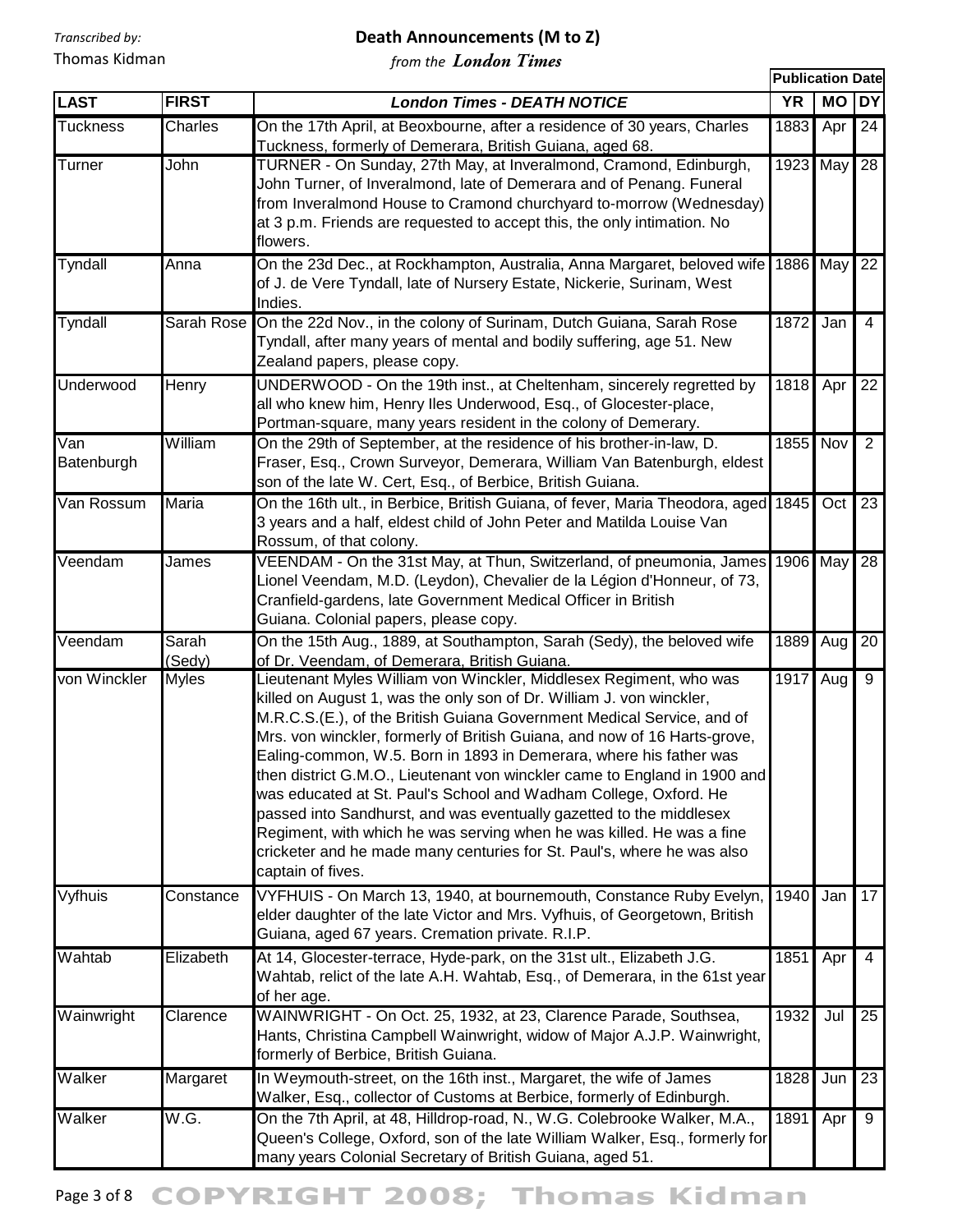#### **Death Announcements (M to Z)**

|             |              | UIII UIL <i>L</i> UINNUIN 1 MI                                                                                                                                                                                                                                                                                                                                                                                                                                                                                                                                                                                                                                                                                                                                                                                                                                                                                                                                                                                                                                                                                                   | <b>Publication Date</b> |                  |                 |
|-------------|--------------|----------------------------------------------------------------------------------------------------------------------------------------------------------------------------------------------------------------------------------------------------------------------------------------------------------------------------------------------------------------------------------------------------------------------------------------------------------------------------------------------------------------------------------------------------------------------------------------------------------------------------------------------------------------------------------------------------------------------------------------------------------------------------------------------------------------------------------------------------------------------------------------------------------------------------------------------------------------------------------------------------------------------------------------------------------------------------------------------------------------------------------|-------------------------|------------------|-----------------|
| <b>LAST</b> | <b>FIRST</b> | <b>London Times - DEATH NOTICE</b>                                                                                                                                                                                                                                                                                                                                                                                                                                                                                                                                                                                                                                                                                                                                                                                                                                                                                                                                                                                                                                                                                               | <b>YR</b>               | <b>MO</b>        | <b>DY</b>       |
| Walker      | William      | On the 19th inst., at 48, Hilldrop-road, N., aged 82, William Walker,<br>formerly of Her Majesty's Colonial Civil Service; for many years<br>Government Secretary of British Guiana.                                                                                                                                                                                                                                                                                                                                                                                                                                                                                                                                                                                                                                                                                                                                                                                                                                                                                                                                             | 1890                    | Dec              | 23              |
| Walker      | William      | On the 19th inst., at 48, Hilldrop-road, N., aged 82, William Walker,<br>formerly of Her Majesty's Colonial Civil Service; for many years<br>Government Secretary of British Guiana.                                                                                                                                                                                                                                                                                                                                                                                                                                                                                                                                                                                                                                                                                                                                                                                                                                                                                                                                             | 1890                    | Dec              | 24              |
| Wallace     | Eliza        | WALLACE - On jan. 13, 1939, the result of an accident, at Georgetown,<br>Demerara, Eliza Chrystal, wife of the late Rev. James B. Wallace, St.<br>Luke's, Demerara, tounger daughter of the late Andrew Chrystal,<br>Hamilton, Ontario, and granddaughter of the late Very Rev. James<br>Chrystal, D.D., LL.D., Auchinleck.                                                                                                                                                                                                                                                                                                                                                                                                                                                                                                                                                                                                                                                                                                                                                                                                      | 1938                    | Oct <sub>1</sub> | 31              |
| Wallbridge  | Jane         | WALLBRIDGE - On the 21st Nov., at 12, Rockmount-road, Upper<br>Norwood, Jane Wallbridge, widow of the Rev. E.A. Wallbridge, late of<br>Georgetown, Demerara, British Guiana, in her 83rd year.                                                                                                                                                                                                                                                                                                                                                                                                                                                                                                                                                                                                                                                                                                                                                                                                                                                                                                                                   | 1895                    | Nov              | $\overline{25}$ |
| Walpole     | Henry        | On the 1st of May, at Demerara, British Guiana, Henry Walpole, only son<br>of the late Colonel Henry Walpole, of the Madras Army.                                                                                                                                                                                                                                                                                                                                                                                                                                                                                                                                                                                                                                                                                                                                                                                                                                                                                                                                                                                                | 1878                    | May              | $\overline{29}$ |
| Ward        | Elizabeth    | On the 17th Jan., at the residence of her daughter, Mrs. Bright, Oakfield-<br>terrace, Gateacre, near Liverpool, aged 66 years, Elizabeth, widow of the<br>late Joseph Ward, Esq., of Liverpool and Demerara.                                                                                                                                                                                                                                                                                                                                                                                                                                                                                                                                                                                                                                                                                                                                                                                                                                                                                                                    | 1877                    | Jan              | 19              |
| Ward        | Joseph       | On the 9th March, aged 59 years, at his residence, Montrose, Sydney,<br>New South Wales, Joseph Ward, eldest son of the late Joseph Ward,<br>Esq., of Liverpool and Demerara.                                                                                                                                                                                                                                                                                                                                                                                                                                                                                                                                                                                                                                                                                                                                                                                                                                                                                                                                                    | 1879 May                |                  | 10 <sup>°</sup> |
| Ward        | Michael      | WARD - Intelligence has been received in London of the death of Dr.<br>Michael Francis Ward, M.P. for Galway in the last Parliament. The<br>deceased was the second son of the late Mr. Timothy Ward, merchant, of<br>Galway, by his marriage with Catharine, daughter of Mr. John Lynch, of<br>that city. He was born in 1845, and was educated at the college of St.<br>Ignatius and at Queen's College, Galway, where he matriculated in 1861;<br>he afterwards studied medicine at Steeven's Hospital, Dublin, and became<br>of a licentiate of the College of Surgeons, Ireland, in 1868. Dr. Ward was<br>for some time curator of the Anatomical Museum of the Catholic University<br>of Ireland, and he was also surgeon to the Infirmary for Children in<br>Buckingham-street, Dublin. He was elected in the Liberal or "Home Rule"<br>interest as member for the borough of Galway in June, 1874, in place of<br>Mr. O'Donnell who had been unseated on petition. Dr. Ward went out<br>about a twelvemonth since to Demerara, where he was employed by the<br>Government Medical Service, and where his death occurred. | 1881                    | Jul              | 13              |
| Warren      | Agnes        | In the 14th April, at New York, Agnes Sarah, wife of the Rev. Edward<br>Walpole Warren, Rector of the Church of the Holy Trinity in that City,<br>daughter of the late John Kennedy, Esq., of Bath, sometime Administrator-<br>General of Demerara and Essequibo.                                                                                                                                                                                                                                                                                                                                                                                                                                                                                                                                                                                                                                                                                                                                                                                                                                                                | 1892                    | Apr              | 26              |
| Watson      | Henry        | On the 2d July, 1881, at Euston Hotel, London, Henry Watson, Esq.,<br>Adminstrator-General of British Guiana, aged 63.                                                                                                                                                                                                                                                                                                                                                                                                                                                                                                                                                                                                                                                                                                                                                                                                                                                                                                                                                                                                           | 1881                    | Jul              | $\overline{7}$  |
| Watson      | Mary Anne    | WATSON - On the 8th Dec., suddenly, at Southholme, South-road, Forest-1920 Nov<br>hill, S.E., Mary Anne, wife of the late Charles Edward Watson, of<br>Demerara, British Guiana, in her 77th year. Funeral Elmers End Cemetery<br>today (Monday), 2.30 p.m. Colonial papers, please copy.                                                                                                                                                                                                                                                                                                                                                                                                                                                                                                                                                                                                                                                                                                                                                                                                                                        |                         |                  | 23              |
| Watt        | John         | On the 12th ult., at Georgetown, Demerara, West Indies, John Paton<br>Watt, M.D., in his 48th year.                                                                                                                                                                                                                                                                                                                                                                                                                                                                                                                                                                                                                                                                                                                                                                                                                                                                                                                                                                                                                              | 1885                    | Sep              | 9               |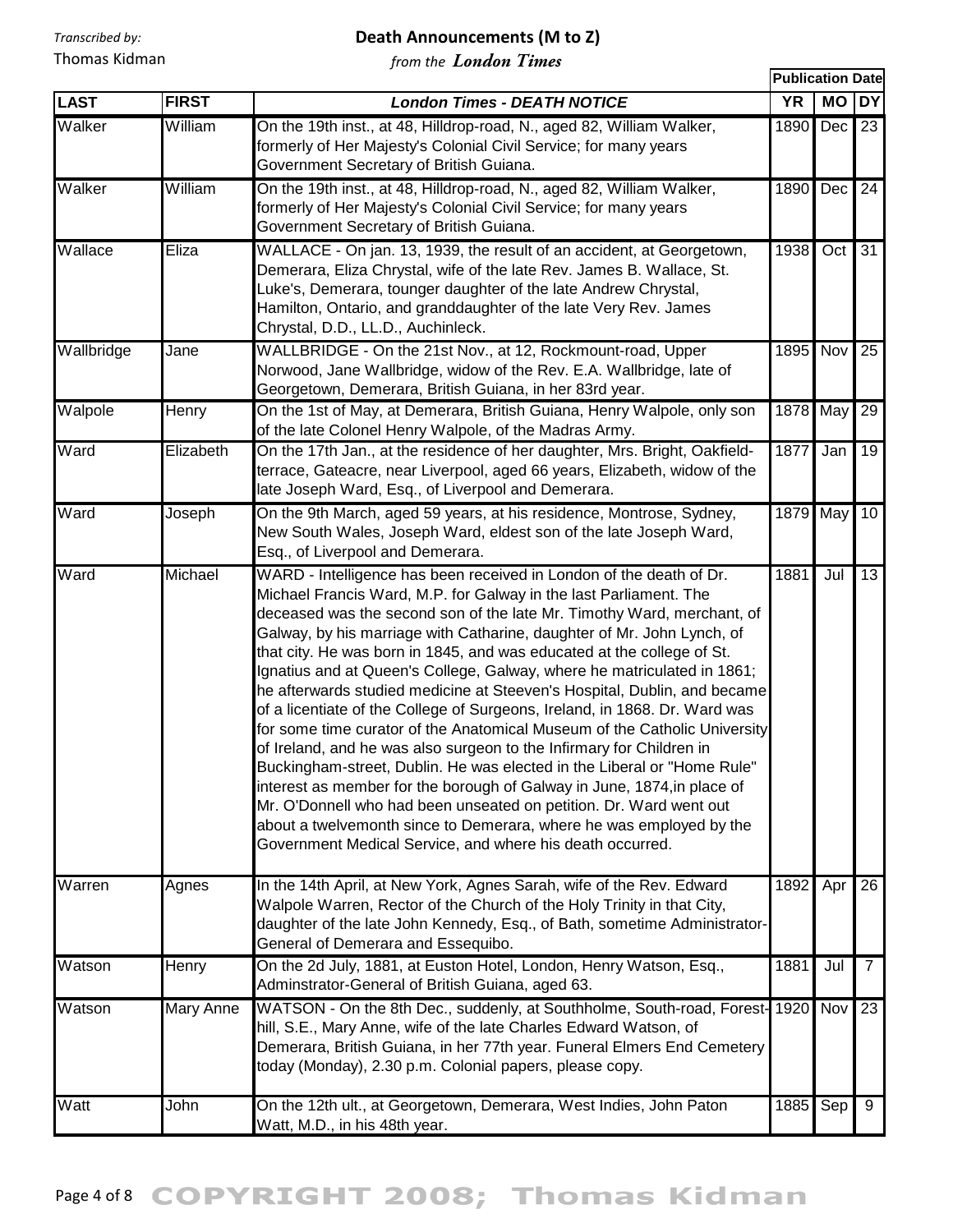## **Death Announcements (M to Z)**

|             |              |                                                                                                                                                                                                                                                                                                                                                                                                                                                                                                                                                                                                                                                                                                                                                                                                                                                                                                                                                     | <b>Publication Date</b> |                         |                 |
|-------------|--------------|-----------------------------------------------------------------------------------------------------------------------------------------------------------------------------------------------------------------------------------------------------------------------------------------------------------------------------------------------------------------------------------------------------------------------------------------------------------------------------------------------------------------------------------------------------------------------------------------------------------------------------------------------------------------------------------------------------------------------------------------------------------------------------------------------------------------------------------------------------------------------------------------------------------------------------------------------------|-------------------------|-------------------------|-----------------|
| <b>LAST</b> | <b>FIRST</b> | <b>London Times - DEATH NOTICE</b>                                                                                                                                                                                                                                                                                                                                                                                                                                                                                                                                                                                                                                                                                                                                                                                                                                                                                                                  | <b>YR</b>               | <b>MO</b>               | <b>DY</b>       |
| Webber      | Ethel        | WEBBER - On the 22nd Aug., at 14, Russell-road, Kensington, Ethel<br>Marget Webber, youngest daughter of the late Archdeacon Webber, of<br>British Guiana. Service at St. Barnabas, Addison-road, to-morrow<br>(Thursday), at 10.30.                                                                                                                                                                                                                                                                                                                                                                                                                                                                                                                                                                                                                                                                                                                | 1921                    | Jul                     | $\overline{7}$  |
| Webber      | Etienne      | WEBBER - On Feb. 13, 1943, at 13a, Russell Road, Kensington, Etienne<br>Auguste Webber, son of late Archdeacon Webber, British Guiana, and<br>husband of Eirene Webber. No flowers.                                                                                                                                                                                                                                                                                                                                                                                                                                                                                                                                                                                                                                                                                                                                                                 | 1942                    | Oct <sub>1</sub>        | 28              |
| Webber      | Grace        | WEBBER - On March 12, 1944, at Shortheath Place, Farnham, Surrey<br>(the residence of her niece, Mrs. Harold Webber), Grace Louisa, daughter<br>of the late Ven. Archdeacon Webber, of Georgetown, Demerara, aged 84.                                                                                                                                                                                                                                                                                                                                                                                                                                                                                                                                                                                                                                                                                                                               | 1944                    | Mar                     | $7^{\circ}$     |
| Webber      | Henrietta    | WEBBER - On the 17th Sept., suddenly, at 138, Holland-road,<br>Kensington, Henrietta Porter, widow of Archdeacon Webber, of British<br>Guiana, aged 83.                                                                                                                                                                                                                                                                                                                                                                                                                                                                                                                                                                                                                                                                                                                                                                                             | 1910                    | Jul                     | $\overline{21}$ |
| Webber      | Jane         | WEBBER - On the 27th Aug., at Interlaken, Switzerland, of scarlet fever,<br>Jane Cornelia Webber, widow of the late Revd. W.J.B. Webber, of British<br>Guiana, aged 56.                                                                                                                                                                                                                                                                                                                                                                                                                                                                                                                                                                                                                                                                                                                                                                             | 1896                    | $\overline{\text{Sep}}$ | 1 <sup>1</sup>  |
| Webber      | Rev. W.J.    | On the 7th Sept., after a short illness, at the residence of his brother, the<br>Rev. R.L. Webber, the Rev. W.J.B. Webber, rector of Plaisance, George<br>Town, Demerara, youngest son of Richard Webber, Esq., of Silverton,<br>Devon.                                                                                                                                                                                                                                                                                                                                                                                                                                                                                                                                                                                                                                                                                                             | 1871                    | Oct                     | 16              |
| Webber      | Richard      | WEBBER - Richard Henry, eldest son of the late Archdeacon Webber, of<br>British Guiana, and of Mrs. Webber, of 128, Holland-road, Kensington,<br>killed in the United States in an accident.                                                                                                                                                                                                                                                                                                                                                                                                                                                                                                                                                                                                                                                                                                                                                        | 1907                    | May                     | 28              |
| Webber      | Sir Arthur   | Sir Arthur Webber, formerly Chief Justice of Sierra Leone, died at<br>Henfield, Sussex, on Friday at the age of 79. Arthur Frederick Clarence<br>Webber was born in British Guiana in 1873 and was educated at Queen's<br>College, British Guiana and Merton College, Oxford. He was called to the<br>Bar by the Inner Temple in 1896 and after practising in British Guiana<br>accepted a magistracy there in 1900 which he held for some nine<br>years. He was then appointed a Judge of the Supreme Court of Nigeria<br>and served on that bench until 1933, when he was appointed Chief Justice<br>of Sierra Leone, a position from which he retired in 1937. After his return<br>to this country he served as chairman of the Yorkshire Regional Valuation<br>Board under the Coal Commission. He married in 1901 Kathleen Mary,<br>daughter of the late David Kennard, who survives him with three sons and<br>two daughters of the marriage. | 1952                    | Dec                     | $\overline{22}$ |
| Webber      | Stephanie    | WEBBER - On the 21st. Nov., at 14, Russell-road, Kensington, Stephanie<br>Augusta Webber, second daughter of the late Archdeacon Webber, of<br>Demerara, British Guiana. Funeral service at St. Barnabas', Addison-road,<br>on Thursday next, at 11.30.                                                                                                                                                                                                                                                                                                                                                                                                                                                                                                                                                                                                                                                                                             | 1920                    | Sep                     | 18              |
| Weber       | H.P.         | WEBER - Killed in action, on the 16th Nov., 2-Lt. H.P. Weber (Harry), the<br>King's Own Royal Lancaster Regiment, youngest son of the late Arthur<br>Weber, of Georgetown, British Guiana, and of Mrs. Weber, aged<br>31. (British Guiana papers, please copy.)                                                                                                                                                                                                                                                                                                                                                                                                                                                                                                                                                                                                                                                                                     | 1916                    | Dec                     | $\overline{2}$  |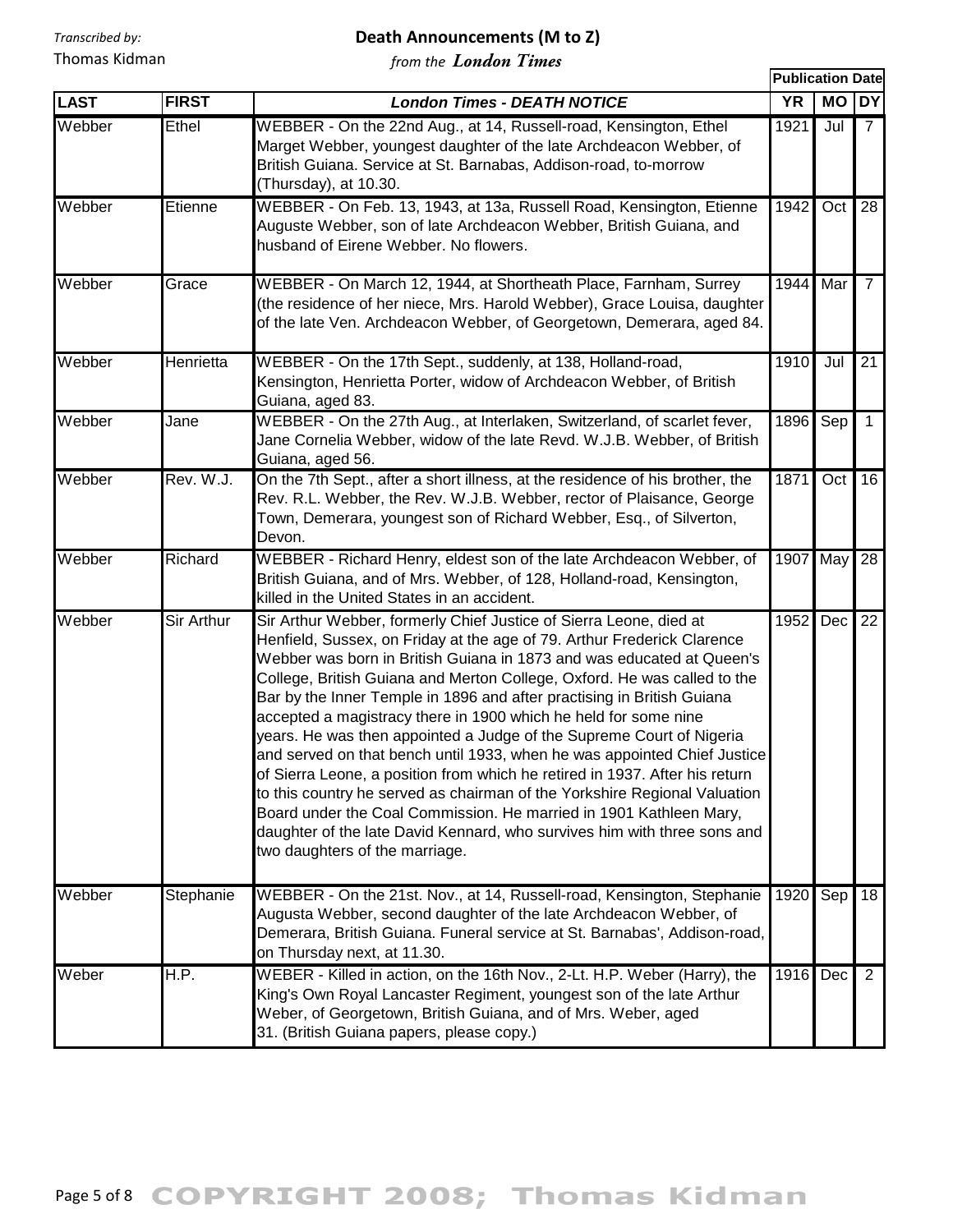*Transcribed by:*

Thomas Kidman

#### **Death Announcements (M to Z)**

**Publication Date**

*from the London Times*

| <b>LAST</b> | <b>FIRST</b>            | <b>London Times - DEATH NOTICE</b>                                                                                                                                                                                                                                                                                                                                                                                                                                                                                                                                                                         | <b>YR</b> | MO               | DY              |
|-------------|-------------------------|------------------------------------------------------------------------------------------------------------------------------------------------------------------------------------------------------------------------------------------------------------------------------------------------------------------------------------------------------------------------------------------------------------------------------------------------------------------------------------------------------------------------------------------------------------------------------------------------------------|-----------|------------------|-----------------|
| Weber       | Henry Percy             | Second Lieutenant Henry Percy Weber, Royal Lancester Regiment, who<br>was killed on April 16, was the youngest son of the late Arthur Weber, of<br>Georgetown, British Guiana, and of Mrs. Weber. He was educated at<br>Lancing College and in 1909 was called to the Bar at Gray's Inn. On the<br>outbreak of was he relinquished the appointment of Acting Resident<br>Magistrate at Essequibo, British Guiana, and came to England in charge<br>of the Demerara Section of the 1st British West Indian Contingent. On<br>December 28, 1915, he obtained a commisson in the Royal Lancaster<br>Regiment. | 1916      | Dec              |                 |
| Welchman    | Ellen                   | WELCHMAN - On the 29th April, 1895, at New Amsterdam, Berbice,<br>British Guiana, Ellen Welchman, in her 95th year, widow first of William<br>Jeffery and secondly of Henry Welchman.                                                                                                                                                                                                                                                                                                                                                                                                                      |           | 1895 May         | 18              |
| Wells       | George                  | On the 26th March, at George Town, Demerara, George William Wells,<br>Esq., of Plantation Glasgow, aged 68.                                                                                                                                                                                                                                                                                                                                                                                                                                                                                                | 1866 May  |                  | $\mathbf{1}$    |
| Wells       | John<br><b>McDowell</b> | On the 15th April, 1871, at sea, while on passage from Demerara to New<br>York, John McDowell Wells, Esq., aged 44.                                                                                                                                                                                                                                                                                                                                                                                                                                                                                        | 1871 May  |                  | 6               |
| Wheating    | Eileen                  | WHEATING - On December 10th, 1953, at a nursing home in Torquay,<br>Eileen Margaret, wife of the late Charles Wheating, of Haytor, Devon, and<br>British Guiana, aged 72 years.                                                                                                                                                                                                                                                                                                                                                                                                                            | 1963      | Jun              | 24              |
| White       | Theodore                | WHITE - On Nov. 26th, 1959, suddenly, at Hatcliffe, Lincolnshire,<br>Theodore May White, aged 84, for many years Priest in British Guiana.                                                                                                                                                                                                                                                                                                                                                                                                                                                                 | 1959 Nov  |                  | $\overline{4}$  |
| Whitlock    | Emily                   | On the 12th April, at 28, Norfolk-street, Strand, W.C., Emily, widow of the<br>late Hubert Whitlock, Esq., of Demerara, and mother of Dr. H.C. Whitlock,<br>of the same colony.                                                                                                                                                                                                                                                                                                                                                                                                                            | 1870      | Apr              | 19              |
| Wickham     | Caroline                | WICKHAM - On Jan. 23, 1944, after a short illness, Caroline M. Wickham,<br>of Sunbury, and George Town, Demerara. Cremation took place at<br>Mortlake Jan. 28.                                                                                                                                                                                                                                                                                                                                                                                                                                             | 1943      | Dec              | 15              |
| Wickham     | Rev.<br>Horace          | WICKHAM - On the 6th inst., at Bedford, the Reverend Horace Edward<br>Wickham, formerly Rector of St. Peter's, Leguan, British Guiana, son of<br>the late Edward Wickham, Surgeon, of Holloway, N., aged 74<br>years. Colonial papers, please copy.                                                                                                                                                                                                                                                                                                                                                        | 1899      | Feb              | 8               |
| Widdup      |                         | Col. Charles WIDDUP - On April 10th, 1958, suddenly, Col. Charles Ponsonby Widdup,<br>V.D., late Commissioner, British Guiana Police, aged 74. Inquiries to J.H.<br>Kenyon Ltd., 12, Kensington Church Street, W.8. Western 0757.                                                                                                                                                                                                                                                                                                                                                                          | 1958 Feb  |                  | 6               |
| Widdup      | John                    | WIDDUP - On April 23, 1937, at 10, Pier Mansions, Southsea, the home<br>of his daughter (Mrs. Nora Blackwood), passed peacefully away, John<br>Charles Ponsonby Widdup, F.R.C.S., F.R.C.P., &c, late Colonial Medical<br>Service. Funeral, Monday, April 26, at St. simon's Church, Southsea, at<br>11.45 a.m. Interment afterwards at Highland Road cemetery. (Irish papers<br>and British Guiana papers, please copy.)                                                                                                                                                                                   | 1937      | Apr              | 3               |
| Wieting     | Ruby                    | WIETING - On the 26th April, at Sea View, Georgetown, Ruby, wife of<br>C.F. Wieting, of Demerara, British Guiana. By cable.                                                                                                                                                                                                                                                                                                                                                                                                                                                                                | 1914      | Sep              | 29              |
| Williams    | James                   | WILLIAMS - On Nov. 28, 1940, at 19, St. Margaret's Road, Oxford, James<br>Williams, Priest, F.R.Hist.S., dearly loved husband of Gwendoline<br>Williams. R.I.P. (British Guiana and Canary Islands papers, please copy.)                                                                                                                                                                                                                                                                                                                                                                                   | 1940      | Nov              | $\overline{23}$ |
| Williams    | Rev. John               | On the 27th of August, at New Amsterdam, Berbice, of yellow fever, in the<br>32d year of his age, the Rev. John E.S. Williams, Wesleyan minister, and<br>missionary to the Hindoo emigrants in British Guiana.                                                                                                                                                                                                                                                                                                                                                                                             | 1853      | Oct <sub>1</sub> | $5\overline{)}$ |

## Page 6 of 8 COPYRIGHT 2008; Thomas Kidman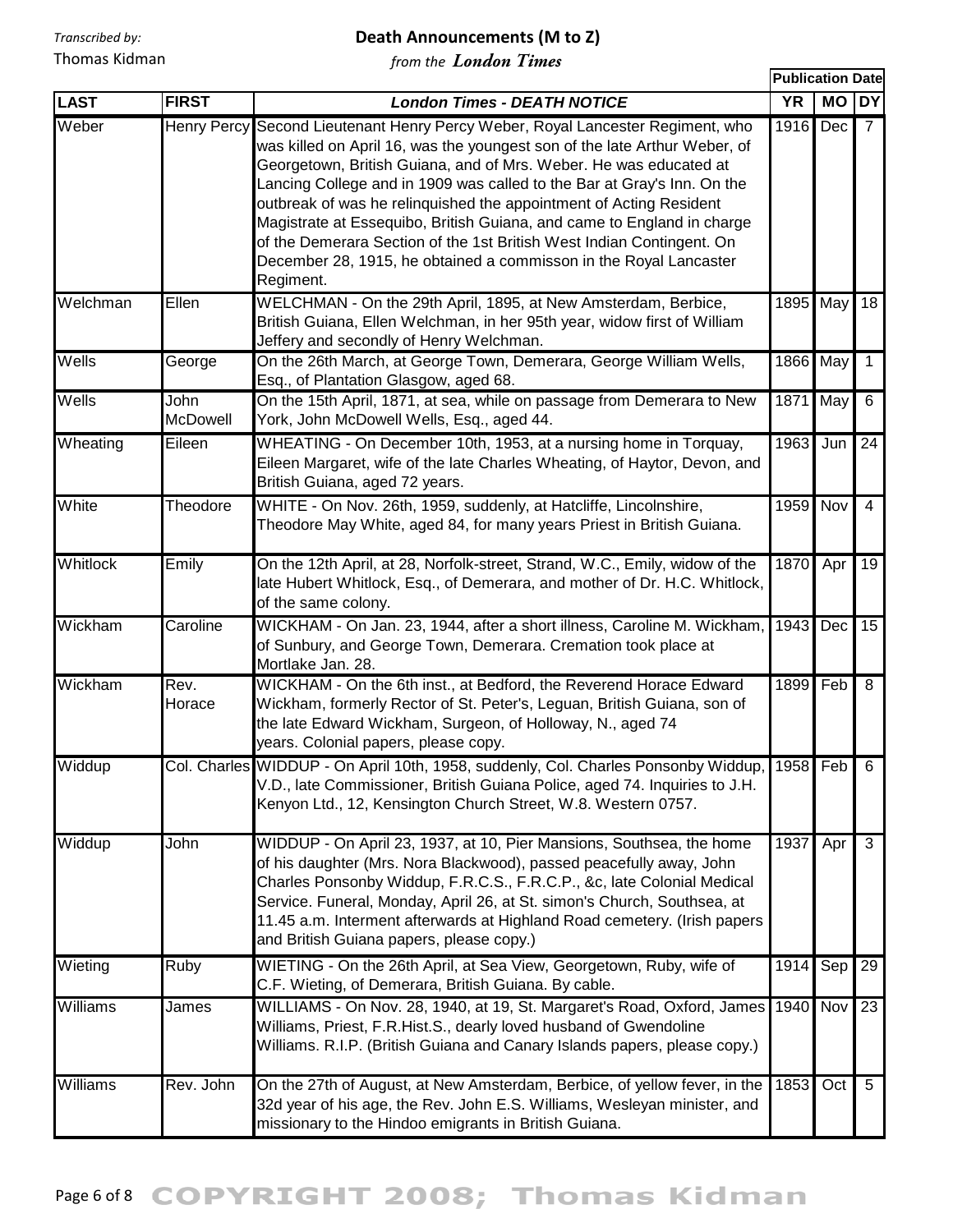#### **Death Announcements (M to Z)**

*from the London Times*

|             |                 |                                                                                                                                                                                                                                                                                        | <b>Publication Date</b> |                  |                 |
|-------------|-----------------|----------------------------------------------------------------------------------------------------------------------------------------------------------------------------------------------------------------------------------------------------------------------------------------|-------------------------|------------------|-----------------|
| <b>LAST</b> | <b>FIRST</b>    | <b>London Times - DEATH NOTICE</b>                                                                                                                                                                                                                                                     | <b>YR</b>               | <b>MO</b>        | <b>DY</b>       |
| Willson     | John            | WILLSON - Lately, at Demerara, John Emperor Willson, many years a<br>commander of vessels trading to that and the adjacent colonies, and,<br>about the same time, his eldest sons, Langton and Joseph, of the ages of<br>17 and 16.                                                    | 1820                    | Mar              | 16              |
| Winkworth   | Thomas          | On the 11th ult., on his passage to England from Demerara, after a few<br>days' illness, Thomas, son of Thomas Winkworth, Esq., of Sussex-place,<br>Canonbury, aged 31.                                                                                                                | 1856                    | Dec              | 18              |
| Winter      | Alexander       | On the 13th Sept., of heart disease, at St. Thomas's Island, West Indies,<br>Alexander Winter, of New Amsterdam, Berbice, British Guiana, aged 73.                                                                                                                                     | 1884                    | Oct <sub>1</sub> | 24              |
| Winter      | Thomas          | On the 22d May last, at Christchurch, New Zealand, Thomas Bassell<br>Winter, Esq., formerly of Berbice, British Guiana, aged 70.                                                                                                                                                       | 1875                    | Aug              | 9               |
| Wolseley    | William         | On the 7th inst., at 135, Marina, St. Leonard's-on-Sea, William Bertie<br>Wolseley, formerly Government Secretary of British Guiana.                                                                                                                                                   | 1881                    | Jan              | 12              |
| Woneley     | Eliza           | On the 21st ult., at Demerara, from a severe attack of erysipelas, Eliza<br>Earle, the beloved wife of William Ponie Woneley, Esq., Acting<br>Government Secretary of British Guiana, in the 53d year of her age,<br>deeply deplored by her numerous family.                           | 1851                    | Apr              | $\overline{26}$ |
| Wood        | Emily           | WOOD - On Sept. 8, 1942, at Durham, Emily Elizabeth Gertrude, widow of 1942<br>Edward Phillips Wood, British Guiana, and mother of S.U. Wood, Tanta,<br>Egypt, and Kathleen Thursfield. No flowers.                                                                                    |                         | Jul              | 13              |
| Wood        | Theresa         | On the 25th March, at her residence, 17, Henrietta-street, Bath, in her<br>85th year, Theresa Lucy, widow of Henry Wood, Esq., formerly of Hoff<br>Van Aurich, Demerara.                                                                                                               | 1864                    | Apr              | 6               |
| Woods       | Mary            | WOODS - On March 22, 1945, at the Ursuline Convent, Georgetown,<br>British Guiana, Mother Mary Angela (Winifred) Woods, Order of St.<br>Ursula, Prioress, daughter of the late Bernard and Lydia Isabella Woods,<br>of Ramsgate, aged 63. Fortified by the Rites of the Church. R.I.P. | 1945                    | Mar              | 22              |
| Woolcombe   | Frederick       | On the 27th of February, at Demerara, of yellow fever, Frederick P.<br>Woollcombe, Esq., Deputy Assistant Commissary-General, second son of<br>the late Captain Woollcombe, R.A., of Clifton, aged 35.                                                                                 | 1856                    | Apr              | 11              |
| Woolley     | Ethel           | WOOLLEY - On the 7th inst., at Verulam, Dulwich-road, Herne-hill,<br>London, Ethel Maude Woolley, elder daughter of Charles and Elizabeth<br>Woolley, aged 41. Dearly loved and mourned. Trinidad, Barbados and<br>British Guiana papers, please copy.                                 | 1916 Dec                |                  | 8               |
| Worlledge   | Hugh            | WORLLEDGE - On May 24th, 1966, Canon Hugh Edmund Worlledge, at<br>the Homes of St. Barnabas, Dormansland, Canon of Guiana. Funeral<br>service Saturday, May 28th at 12 noon. No flowers, but donations to The<br>Warden, Homes of St. Barnabas.                                        | 1965                    | Dec              | 6               |
| Wreford     | <b>Silvanus</b> | WREFORD - On Sept. 19, 1933, at a nursing home in London, Silvanus<br>Samuel Wreford, of Berbice, British Guiana.                                                                                                                                                                      | 1933                    | Sep              | $\overline{2}$  |
| Wright      | Constance       | On the 28th Oct., at Essiquibo, British Guiana, Constance Henrietta, wife<br>of Edward Fortescue Wright, Esq., at 33. R.I.P.                                                                                                                                                           | 1890 Nov                |                  | 22              |
| Wright      | Herbert         | WRIGHT - On the 10th April, near Paramaribo, Dutch Guiana, of fever,<br>Herbert Jenour Wright, second and beloved son of Edward Wright,<br>formerly of Clare Hall, Barnet, in the 38th year of his age. American<br>papers, please copy.                                               |                         | 1895 May         | 30              |
| Wright      | Margaret        | WRIGHT - On April 15, 1929, at Heathercot, Tilford, Margaret Ann<br>Croppin Wright, widow of R.T. Wright, of British Guiana. Cremation at<br>Woking Crematorium to-morrow (Thursday), at 12 o'clock.                                                                                   | 1929                    | Feb              | 4               |

# Page 7 of 8 COPYRIGHT 2008; Thomas Kidman